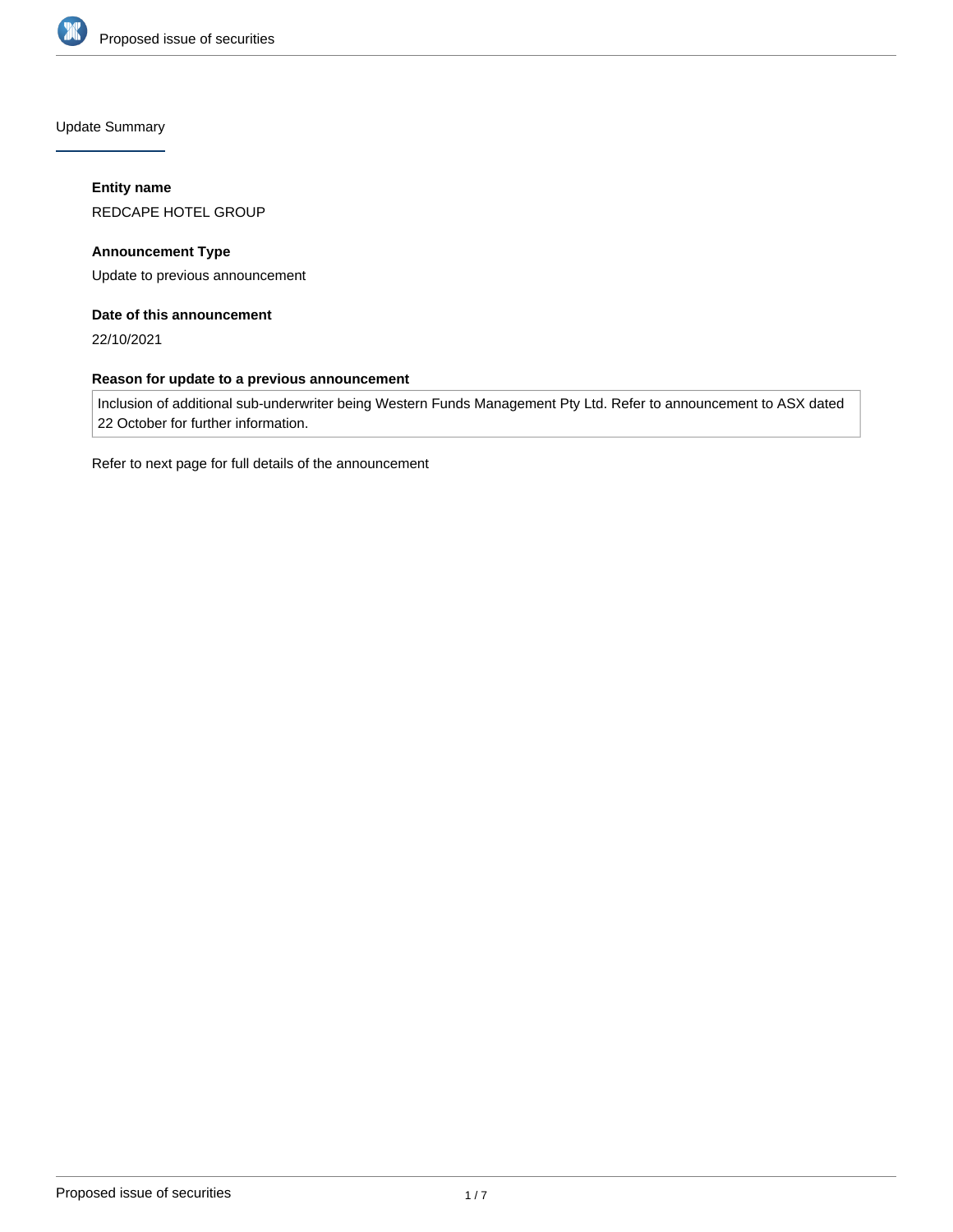

### Part 1 - Entity and announcement details

### **1.1 Name of +Entity**

### REDCAPE HOTEL GROUP

We (the entity named above) give ASX the following information about a proposed issue of +securities and, if ASX agrees to +quote any of the +securities (including any rights) on a +deferred settlement basis, we agree to the matters set out in Appendix 3B of the ASX Listing Rules.

If the +securities are being offered under a +disclosure document or +PDS and are intended to be quoted on ASX, we also apply for quotation of all of the +securities that may be issued under the +disclosure document or +PDS on the terms set out in Appendix 2A of the ASX Listing Rules (on the understanding that once the final number of +securities issued under the +disclosure document or +PDS is known, in accordance with Listing Rule 3.10.3C, we will complete and lodge with ASX an Appendix 2A online form notifying ASX of their issue and applying for their quotation).

### **1.2 Registered Number Type**

# **Registration Number**

ARSN

629354614

### **1.3 ASX issuer code**

RDC

### **1.4 The announcement is**

Update/amendment to previous announcement

### **1.4a Reason for update to a previous announcement**

Inclusion of additional sub-underwriter being Western Funds Management Pty Ltd. Refer to announcement to ASX dated 22 October for further information.

### **1.4b Date of previous announcement to this update**

13/9/2021

## **1.5 Date of this announcement**

22/10/2021

### **1.6 The Proposed issue is:**

A standard +pro rata issue (non-renounceable or renounceable)

### **1.6a The proposed standard +pro rata issue is:**

+ Non-renounceable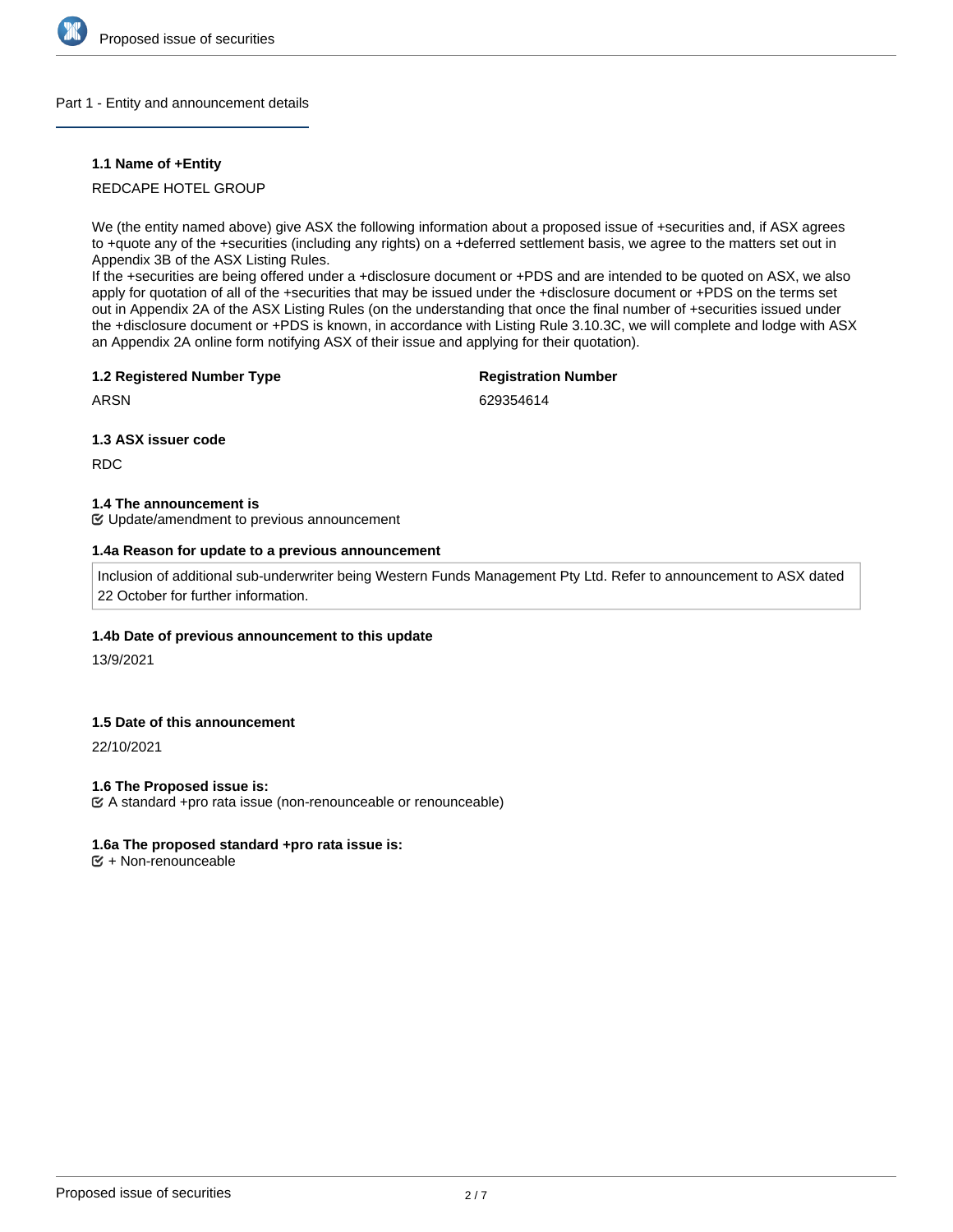

Part 3 - Details of proposed entitlement offer issue

Part 3A - Conditions

**3A.1 Do any external approvals need to be obtained or other conditions satisfied before the entitlement offer can proceed on an unconditional basis?**

No

Part 3B - Offer details

**Class or classes of +securities that will participate in the proposed issue and class or classes of +securities proposed to be issued**

**ASX +security code and description** RDC : FULLY PAID UNITS STAPLED SECURITIES

**Is the proposed security a 'New class' (+securities in a class that is not yet quoted or recorded by ASX) or an 'Existing class' (additional securities in a class that is already quoted or recorded by ASX)?** Existing class

**Will the proposed issue of this +security include an offer of attaching +securities?**  $\mathfrak{S}$  No  $\mathfrak{S}$  No  $\mathfrak{S}$  No

**If the entity has quoted company options, do the terms entitle option holders to participate on exercise?**

Details of +securities proposed to be issued

**ASX +security code and description**

RDC : FULLY PAID UNITS STAPLED SECURITIES

**ISIN Code (if Issuer is a foreign company and +securities are non CDIs)**

**ISIN Code for the entitlement or right to participate in a non-renounceable issue (if Issuer is foreign company and +securities are non CDIs)**

**Offer ratio (ratio to existing holdings at which the proposed +securities will be issued)**

**The quantity of additional +securities For a given quantity of +securities to be issued** 5 **held** 24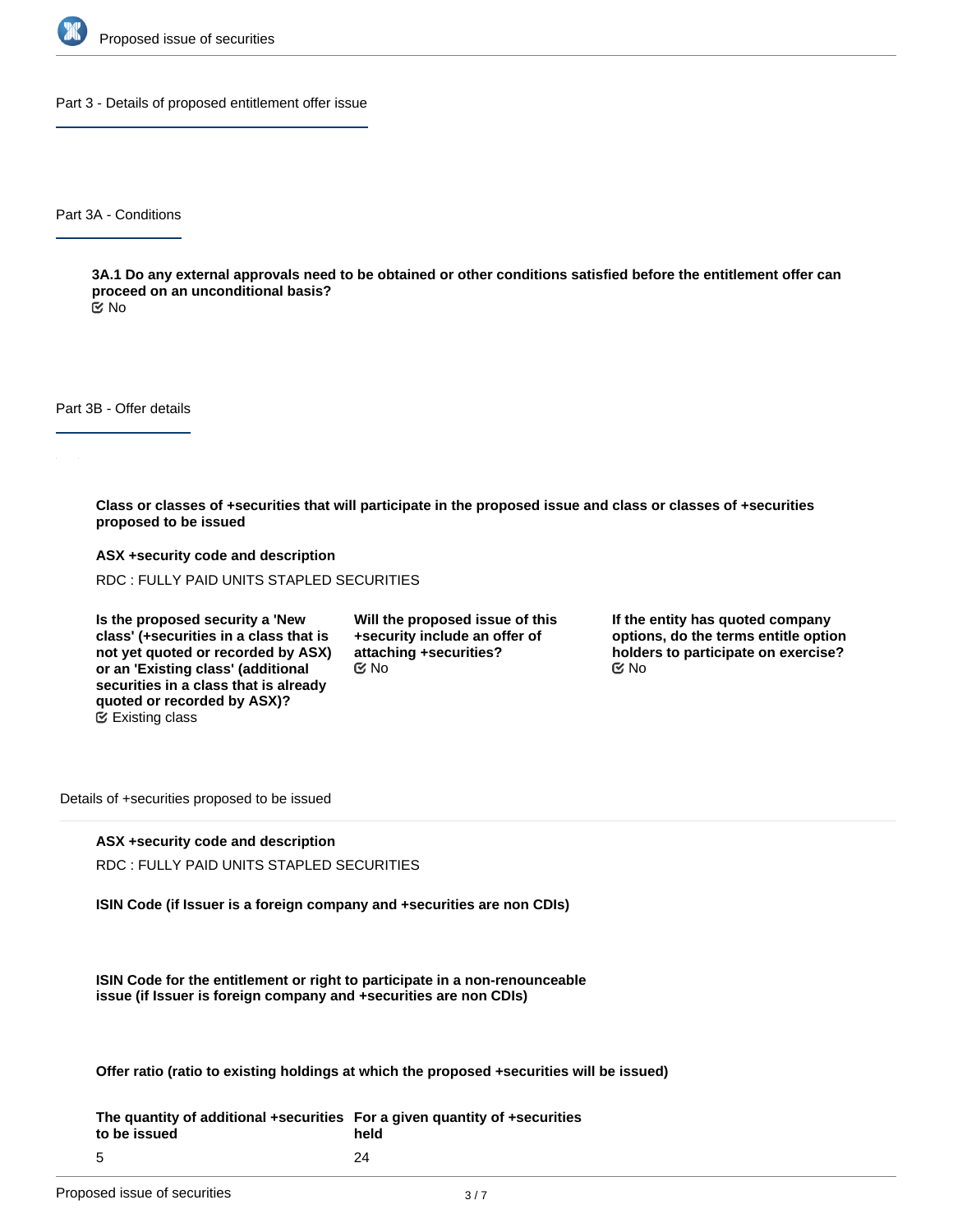| What will be done with fractional<br>entitlements? | Maximum number of +securities<br>proposed to be issued (subject to<br>roundina) |
|----------------------------------------------------|---------------------------------------------------------------------------------|
| Fractions rounded up to the next                   | 26.546.238                                                                      |

whole number

### **Reason for the update of 'Maximum number of +securities proposed to be issued'**

Please refer to announcement to ASX dated 22 October 2021 regarding results of Rights Issue.

#### **Offer price details for retail security holders**

| In what currency will the offer be | What is the offer price per +security |
|------------------------------------|---------------------------------------|
| made?                              | for the retail offer?                 |
| AUD - Australian Dollar            | AUD 1.15000                           |

#### **Oversubscription & Scale back details**

**Will individual +security holders be permitted to apply for more than their entitlement (i.e. to over-subscribe)?** Yes

#### **Describe the limits on over-subscription**

In addition to their Rights Issue entitlement at Section 3B.2, eligible securityholders can apply for additional new securities subject to a cap of 2.0 x their Right Issue entitlement.

**Will a scale back be applied if the offer is over-subscribed?** No

**Will these +securities rank equally in all respects from their issue date with the existing issued +securities in that class?** Yes

Part 3C - Timetable

**3C.1 +Record date**

17/9/2021

**3C.2 Ex date** 16/9/2021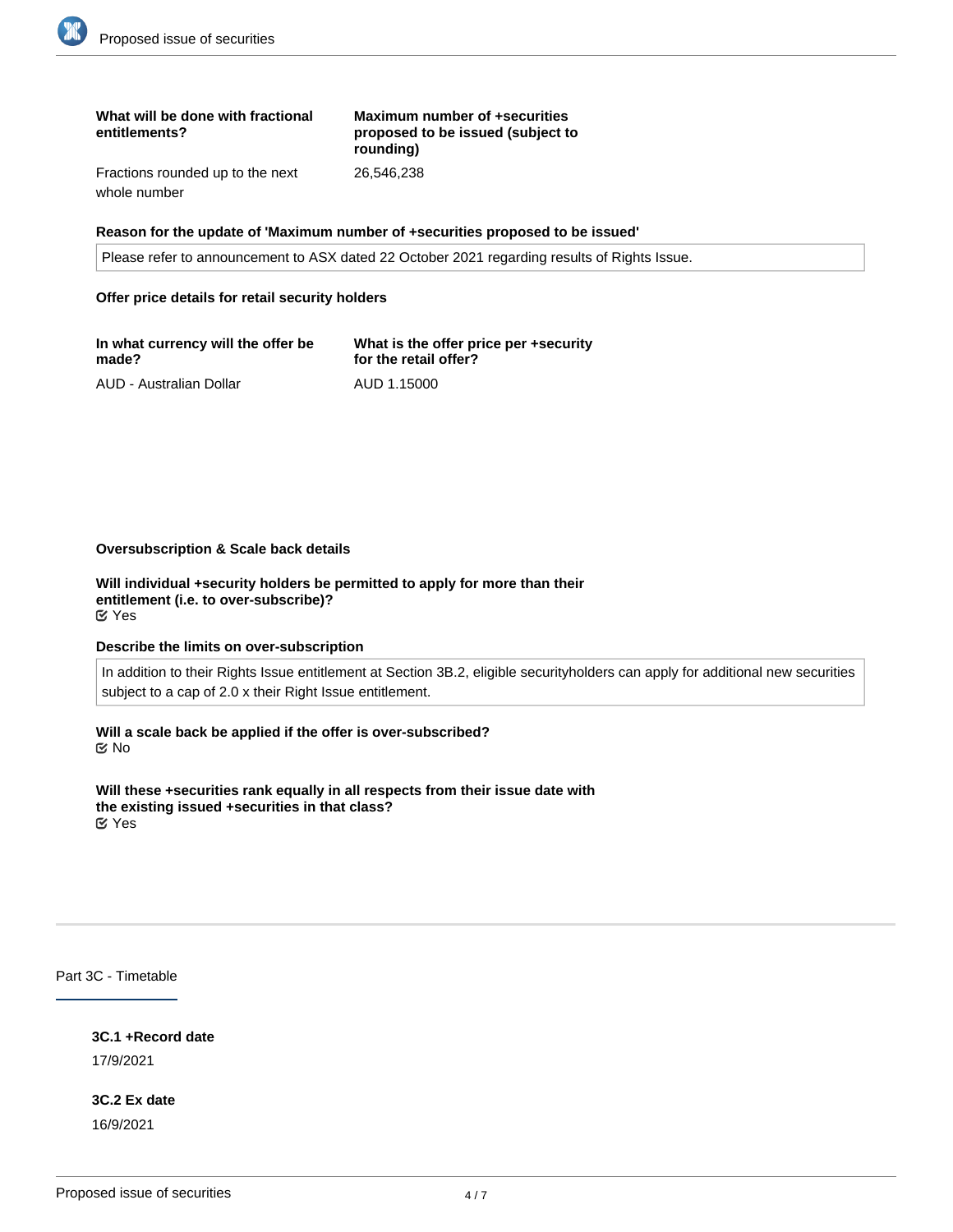

### **3C.4 Record date**

17/9/2021

**3C.5 Date on which offer documents will be sent to +security holders entitled to participate in the +pro rata issue**

22/9/2021

## **3C.6 Offer closing date**

21/10/2021

# **3C.7 Last day to extend the offer closing date**

18/10/2021

**3C.9 Trading in new +securities commences on a deferred settlement basis** 22/10/2021

**3C.11 +Issue date and last day for entity to announce results of +pro rata issue**

27/10/2021

**3C.12 Date trading starts on a normal T+2 basis**

28/10/2021

**3C.13 First settlement date of trades conducted on a +deferred settlement basis and on a normal T+2 basis**

1/11/2021

Part 3E - Fees and expenses

**3E.1 Will there be a lead manager or broker to the proposed offer?** Yes

**3E.1a Who is the lead manager/broker?**

Ord Minnett Limited (AFSL 237121) (ACN 002 733 048)

### **3E.1b What fee, commission or other consideration is payable to them for acting as lead manager/broker?**

Fixed Management Fee of \$500,000 (ex GST) and incentive payment \$250,000 (ex GST) with the incentive payment in the absolute discretion of the responsible entity

### **3E.2 Is the proposed offer to be underwritten?**

Yes

### **3E.2a Who are the underwriter(s)?**

MA Moelis Australia Advisory Pty Ltd (ACN 142 008 446) (AFSL: 345499)

### **3E.2b What is the extent of the underwriting (ie the amount or proportion of the offer that is underwritten)?**

Right Issue is fully underwritten by the Underwriter, however, additional new securities will only be issued if required to meet Buy-Back demand following application of funds from:

take-up under the Rights Issue (other than from applications for Additional New Securities or the underwriting); and - \$115.0 in net debt funding.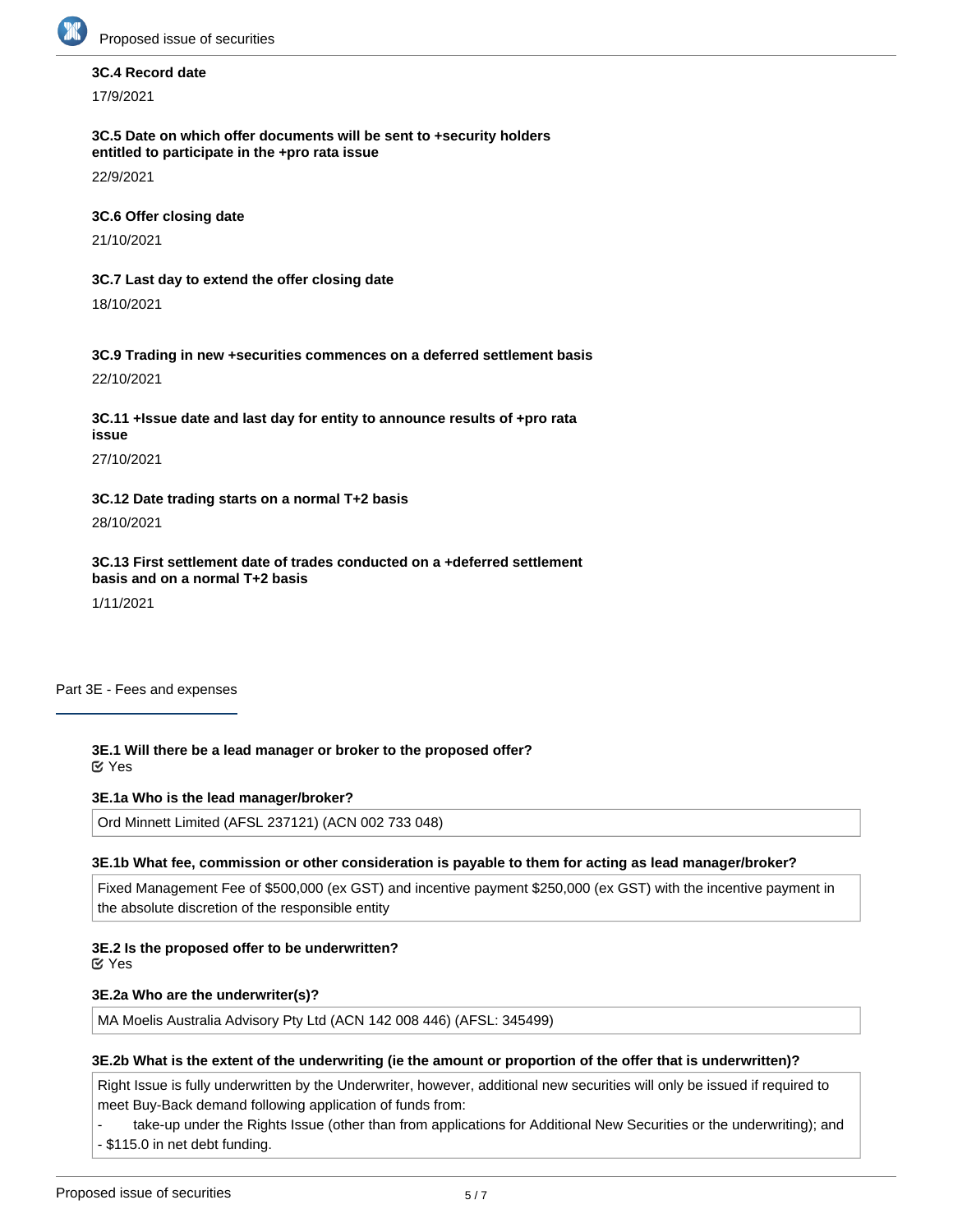

### **3E.2c What fees, commissions or other consideration are payable to them for acting as underwriter(s)?**

Nil

#### **3E.2d Please provide a summary of the significant events that could lead to the underwriting being terminated**

Refer to Section 11.3 of the Explanatory Statement to the Notice of Meeting dated 18 August 2021 released via ASX Markets Platform for summary of termination events under the Underwriting Agreement.

#### **3E.2e Is a party referred to in listing rule 10.11 underwriting or sub-underwriting the proposed offer?** Yes

#### **3E.2e (i) What is the name of that party?**

MA Asset Management Ltd (ACN 142 008 535) (AFSL 427515) as trustee for the MA SIV Property Fund Western Funds Management Pty Ltd ACN 169 019 765. Refer to ASX announcement dated 22 October 2021.

Note that MA Asset Management Ltd (ACN 142 008 535) (AFSL 427515) as trustee for the MA SIV Property Fund Western Funds Management Pty Ltd ACN 169 019 765 are associates of MA Moelis Australia Advisory Pty Ltd (ACN 142 008 446) (AFSL: 345499)

**3E.2e (ii) What is the extent of their underwriting or sub-underwriting (ie the amount or proportion of the offer they have underwritten or sub-underwritten)?**

Fully underwritten Rights Issue subject to demand under the Buy-Back.

**3E.2e (iii) What fee, commission or other consideration is payable to them for acting as underwriter or sub-underwriter?**

Nil

**3E.3 Will brokers who lodge acceptances or renunciations on behalf of eligible +security holders be paid a handling fee or commission?** No

### **3E.4 Details of any other material fees or costs to be incurred by the entity in connection with the proposed offer**

Part 3F - Further Information

#### **3F.1 The purpose(s) for which the entity intends to use the cash raised by the proposed issue**

The Rights Issue proceeds will form part of the funding for the Buy-Back. See further details contained in section 2.3 of the Explanatory Statement to the Notice of Meeting dated 18 August 2021 released via ASX Markets Platform

## **3F.2 Will holdings on different registers or subregisters be aggregated for the purposes of determining entitlements to the issue?**

No

### **3F.3 Will the entity be changing its dividend/distribution policy if the proposed issue is successful?** No